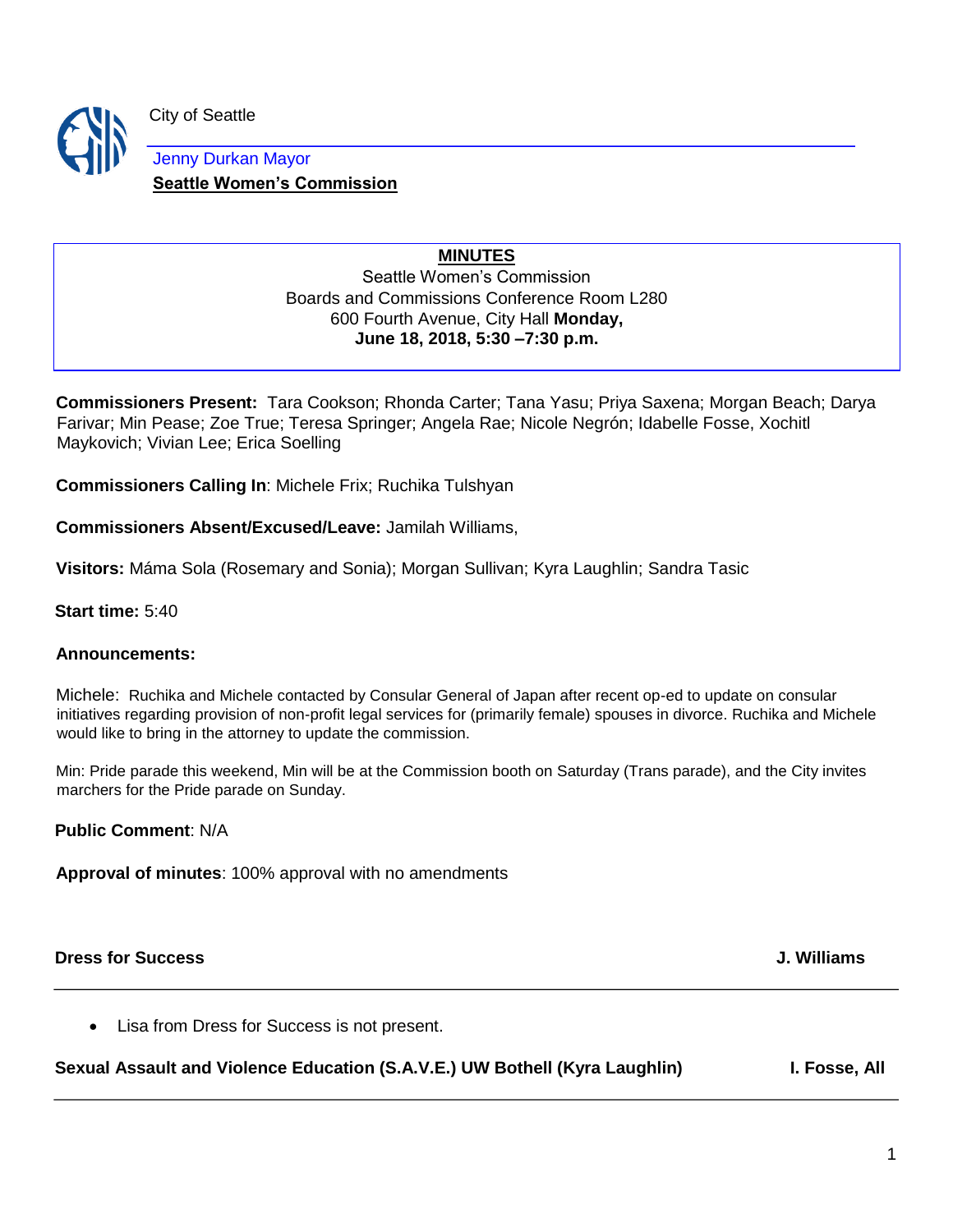- Idabelle invited Kyra
- Kyra:
	- $\circ$  Kyra, a UW Bothell student, started the S.A.V. E club, which works on education, advocacy and support services around sexual assault and violence. There are no support services institutionally provided. Following the death of a female student at the hands of her male partner, also a student, Kyra took action to fill this awareness and support gap.
	- o Two months ago, Kyra won a grant to host an awareness raising and event, set for October 19<sup>th</sup> at UW Bothell.
	- $\circ$  Kyra is looking for support in building institutional structures that will continue after she graduates. Kyra is asking the Commission for help, but is open to what that might look like, whether financial resources or otherwise.
- Angela: Has experience in journalism, working on topics of sexual assault, recognizes Kyra's request for help.
- Morgan: What is the difference between UW Seattle and Bothell?
	- o SARVA at Seattle, has 2-3 paid student positions in charge of programming etc. Kyra's labour is unpaid.
	- o UW has Seattle victim advocates, UW Bothell does not.
- Angela: What about Title 9?
- Tara: What has the process been like asking for help from UW Bothell?
	- $\circ$  Kyra approached them, but they do not respond to her emails, follow-up. Made a pitch to the Chancellor, won an approval on establishment of a committee, but that committee is unfunded.
- Angela: Is there federal funding, given that it is a federally funded institution? Angela is willing to help find it, and to connect with people in Washington DC.
- Morgan: Jaron Goddard is on the Board of Regents, she might be willing to connect with resources. Morgan will connect Kyra and Jaron. We don't have much funding available as a commission, but we can use social media and connect with speakers.
- Rhonda: Kyra should read commissioner bios and reach out to anyone she thinks might be of help.
- Priya: Once advertising materials are available, please send them over.
- Rosemary (Mama Sola): Shared some resources about faith-based organizations that might provide resources.
- Ruchika: Seattle U had an event last week about complicity in covering up abuse, asked whether Kyra has had any student media coverage, if she needs support Ruchika offers it.
- Tana: We've been talking about using social media in our email threads, maybe we should do some work around stigma and the difficulty of speaking publicly about sexual violence and being a victim.
- Vote to endorse the event will take place next month.

# **Sub-Committee Report-Outs I. Fosse, All**

- Community Health and Wellness
	- o Unraveling Homelessness event last Thursday
		- 10 organizations present with clear action items
		- Plans for follow-up with attendees and those who couldn't attend to continue the conversation
		- **•** The event was a lot of planning and executing work. Take away: an event like this cannot be done on the fly.
		- On Safari was amazing!
	- $\circ$  Priya: Do we have an event 'best practices' database? She is willing to put this together this.
		- Xochitl and Vivian can share resources from their organizations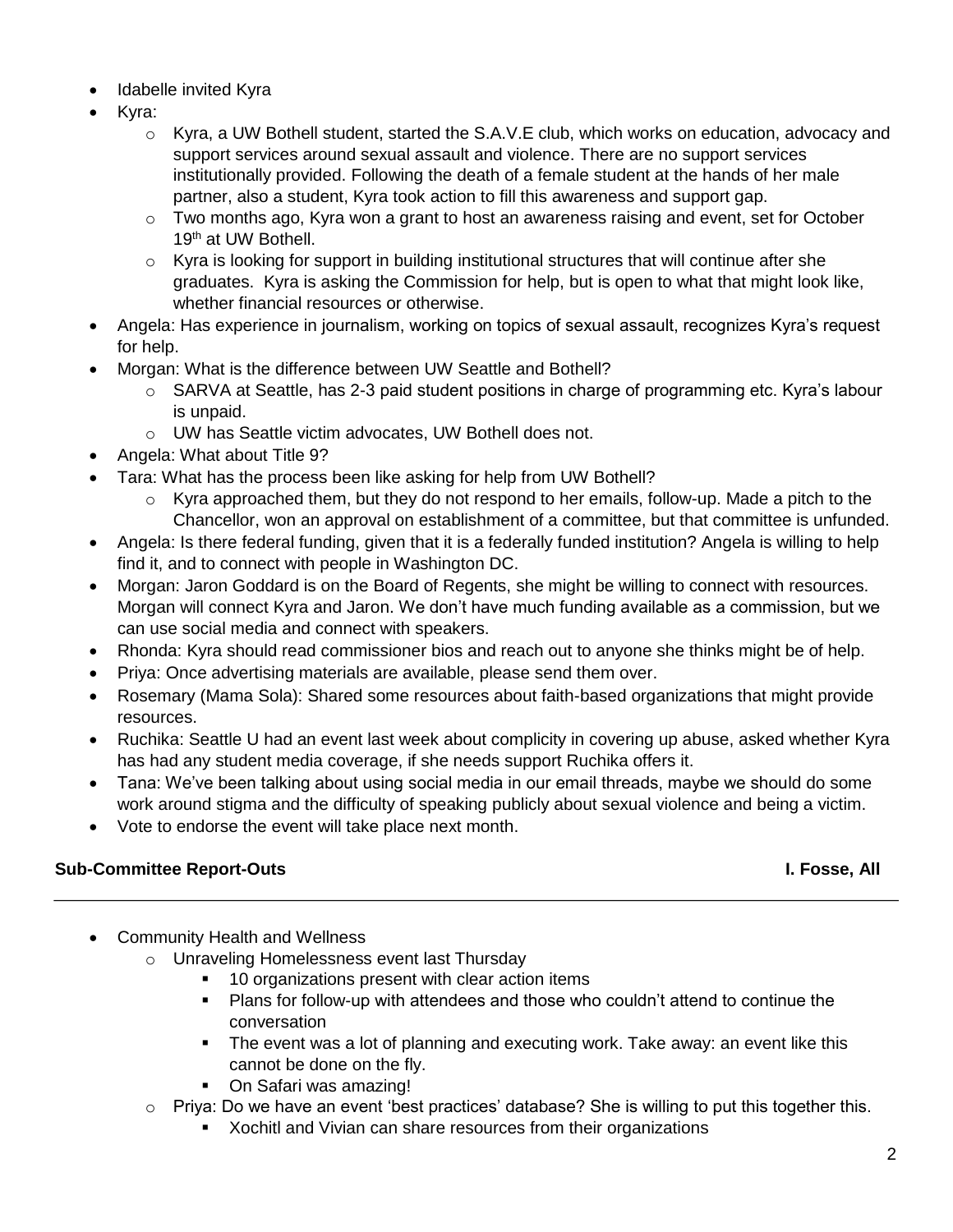- Economic and educational opportunity
	- o Rhonda: YMCA has pulled out of South Seattle right as the summer is beginning. So Rhonda is trying to do some research on this, which has been difficult to connect. Does anyone have connections on this? Seems like there was a situation where *someone* had to receive cuts, and it was the Promise program. Rhonda would like to be able to say 'x' number of children or families are affected, but so far there is no way to say anything with real force due to the lack of data.
	- o Rhonda: The sub-committee will need some feedback on what sort of deliverable should happen around Early Childhood, as it is in its last year as a commission priority. Today City Council adopted a related levy.
	- $\circ$  Rhonda will send out a list or organizations she would like connections to.
- Equitable Development
	- $\circ$  Xochitl: The sub-committee and Housing Justice Project, led by Xochitl, went through hundreds of 1,176 case files to collect data on evictions of women in the City of Seattle. In 2017, there were 1,200 evictions. There are likely many more evictions that will not be captured because so many of them begin outside of the court system. The data is showing that the court system is an 'eviction mill.' There is also an issue to be raised in terms of cost of and profiting from legal services. The study is looking to be very in-depth and make a real contribution to the research on evictions.
	- o Morgan: The LGBT commission has offered to help on data collection.
- Violence Prevention and Justice
	- o Priya: The sub-committee is working on setting the stage for the incoming sub-committee to pick up the torch. They are interested in potentially supporting Kyra's S.A.V.E. event.
	- o Rhonda: That could be a nice way to bring the Education and Violence Prevention committee efforts together.

## **Taking action on family separations on US/Mexico border**

### **M. Beach**

- Morgan and Priya: Jaron Goddard is working on an initiative to put together support packages, and there may be other initiatives as well. We are waiting for further clarifications on this.
- Erica: Can we work on an op-ed from a community health and wellness angle, or perhaps an op-ed written from the perspective of each of the sub-committees?
	- $\circ$  Xochitl: Immigration status is not a protected class in the City, and this should be a pressure point. Erica seconds this.
	- o Priya: Agrees to publish an op-ed.
	- $\circ$  Morgan: We can upload approved documents on the website, or perhaps Crosscut, Seattle Met, King 5
	- o Rosemary (Mama Sola): What about radio?
		- Angela, Ruchika happy to make radio connections.
		- Morgan: OCR connection can help prep for radio.
	- o Vivian: What about a series of brief 'actions'?
	- o Rhonda: We should also consider placement.
	- $\circ$  Tana: This is domestic terrorism, and we should call it as it is. Can we raise money for this cause?
		- Morgan: We are not a non-profit, so we cannot raise money. We are also a politically neutral organization, so we cannot endorse organizations. Better to share for instance a Seattle Times article that points to organizations worthy of support.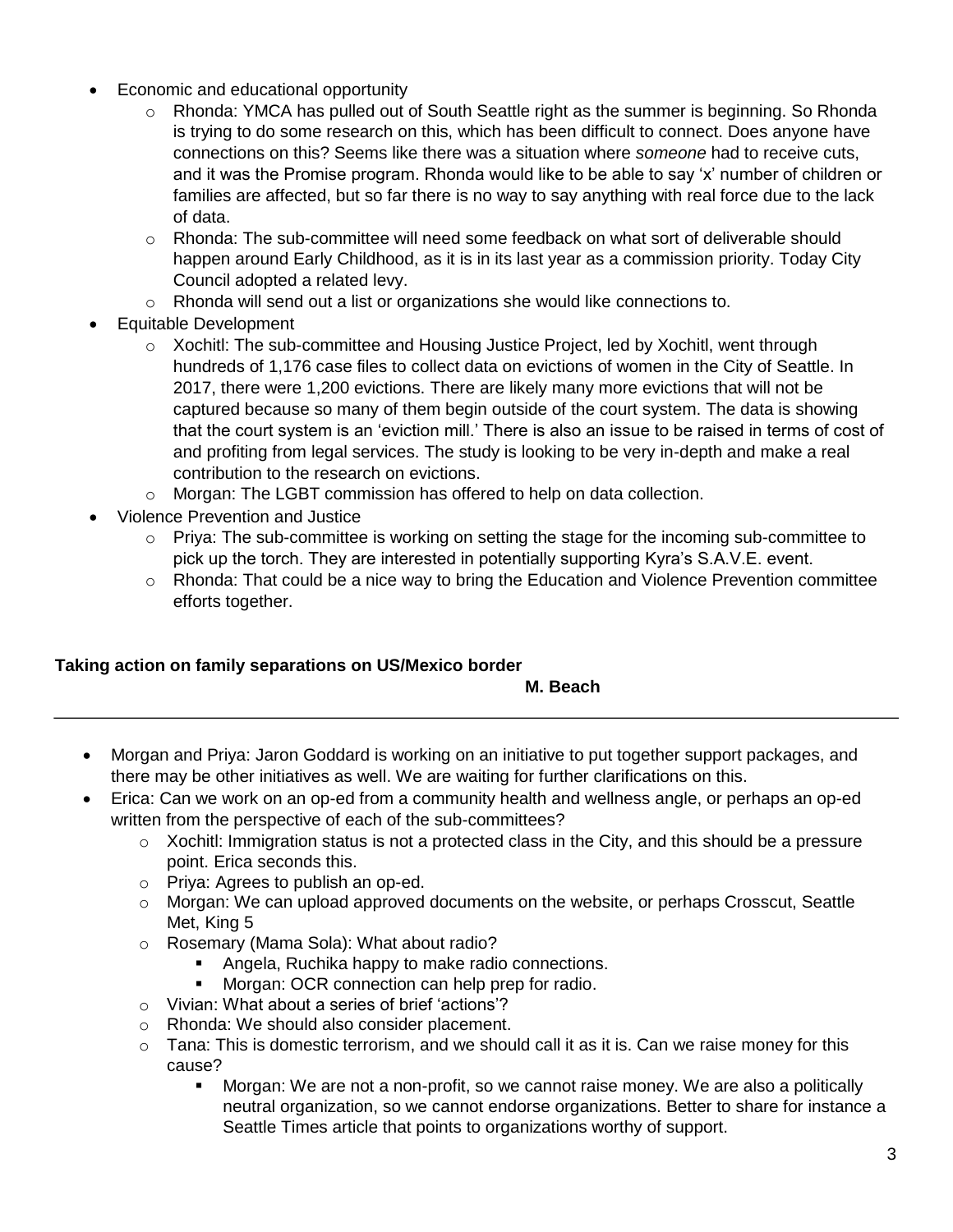- Zoe urges timeliness and a sense of urgency 2-week timeframe max.
- o Erica will be team lead on the op-ed
- $\circ$  Erica moves that we write a series of op-eds. Priya seconds. Vote approved.
- Xochitl: It is easy for our elected officials to jump on the bandwagon of putting this issue on the Trump administration, but it is important to pressure our elected officials to *take action* at the local level.
- Min: Has the Refugee and Immigrant Commission had anything to say?
- Angela: We need to do something as a Women's Commission. Not sure what, but something! To use and show our power. Offered to draw on contacts in the national media to draw attention to SWC action.
- Michele: IS currently in Guatemala, doing research with Seattle U and local women's organizations around gender-based violence and motivations to migrate North. Offered to contribute data and make connections with research team.
- Rosemary: Mama Sola is also helping single mothers in this situation. So please if the SWC has connections, please share these, and they will help as well.
- Kyra: What about creating a logo or some signal that undocumented people can identify it as a safe space? (Similar to the LGBTQ sticker).
- Sandra Tasic: Urges the SWC to take action.

## **Co-Chair Elections M. Beach**

- There are four co-chairs nominated: Idabelle (2<sup>nd</sup> term); Ruchika (1<sup>st</sup> term); Priya (1<sup>st</sup> term); Xochitl (1<sup>st</sup> term). All were successfully elected.
- Secret ballot; simple majority needed because there are 17 commissioners present today.
- Morgan: Over six years, there are several accomplishments she is proud of:
	- o Paid sick and safe time ordinance;
	- o Published food access report still used in the City
	- o Social media pages
	- o Served on committee for all-gender bathroom committee
	- o Made sure all rape kits are tested, backlog will end this year
	- o Expanded size of all civil rights committees
	- o Made sure pay equity and paid family leave was guaranteed for City employees, and that paid family leave went state-wide
- Teresa: From a personal perspective, the commission is a place for women to support one another, and to communicate, to embrace diversity of one another's communication and leadership styles.
- Michele: Thanks, and encouragement in future work.

## **New Commissioner Interviews/Appointments Discussion M. Lockhart, All**

- There is no information available at present
- Morgan: There are vacancies coming up. The co-chairs will send info on new members joining.
- Angela: Where is the welcome to the committee?
	- o Morgan: There isn't one.

# **SOCR Update M. Lockhart**